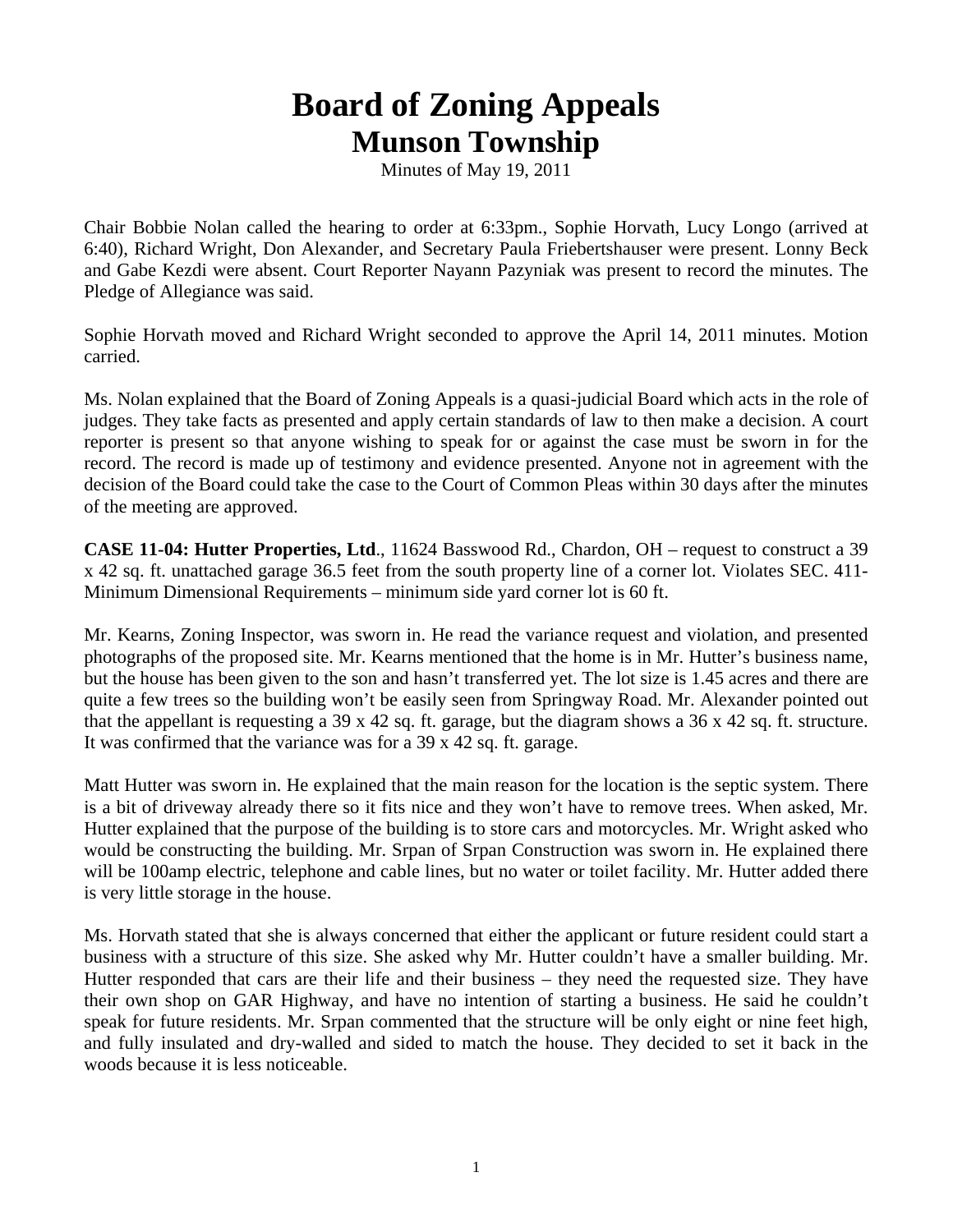Ms. Nolan stated for the record that 19 affected property owners were notified in Case 11-04. There was no public comment.

Mr. Alexander mentioned to Mr. Hutter that in looking at the layout, he wasn't sure how cars were going to get in and out at the angle and was just something to consider.

Richard Wright moved and Lucy Longo seconded that the variance requested in Case 11-04 be approved. Discussion included: the properties are unique (in Bass Lake community); the house can be used, but they need the additional structure; much thought was given to the consideration of placement; the delivery of government services will not be impeded due to driveway accessibility; the variance is not substantial; the character of the neighborhood will not be altered; the owner was not aware of zoning; the predicament cannot be remediated because of the location; and thus the spirit and intent behind the zoning will be upheld. Upon the roll call, members voted as follows: Mr. Alexander, yes; Ms. Horvath, no; Mr. Wright, yes; Ms. Longo, yes; and Ms. Nolan, yes. Motion carried 4-1.

**CASE 11-05: Mike Lee**, 13392 Walnut Trace, Chardon, OH – request to construct a 38 x 40 sq. ft. accessory building 7.5 ft. from the north property line. Violates SEC. 411-Minimum Dimensional Requirements-minimum side yard is 25 ft.

Mr. Kearns read the variance request and violation and presented photographs of the site. Mike Lee was sworn in. He explained the reason for the location is because of the septic system which is directly behind the house. He approached the table and showed where the system is located. Mr. Lee's intention for the building is for additional parking and storage. He has four children and has outgrown the existing garage. He currently owns three vehicles, but could eventually own six. A contractor will build the garage. Mr. Wright asked about a slight addition indicated on the plans. Mr. Lee explained it will be an open porch. Mr. Wright asked how Mr. Lee found out about the zoning restriction. He responded that he had called Mr. Kearns.

Ms. Nolan asked if there would be upstairs access. Mr. Lee responded that one-half of the loft would be used for storage. There would be electric, but no water to the building.

Ms. Nolan stated for the record that 40 affected property owners were notified of Case 11-05. Andrew Gruber, affected property owner, wanted to know what lot the property abutted. Ms. Nolan asked Ms. Friebertshauser to explain the process of the mailing to affected property owners. Ms. Friebertshauser explained that the letters are sent within a 1,000 foot radius of the appellant's property. She brought up the GIS on the computer and showed Mr. Gruber where his property was in relation to the Lee property. Mr. Gruber's property was not that close and he had no concerns.

Ms. Horvath confirmed with Mr. Lee that his home is 450 feet from the road and extremely wooded so the building would not be seen.

Annette Schell of 11465 Eastridge Circle, came to speak in support of the Lees' request. She explained their lots are pretty irregular and there is a creek that runs next to the additional building. She added that the Lee's property sits back far from the road. A lot of the neighbors had to get variances because of the irregular lot size.

Doug Goergen of Elk Run said he is probably the only one who can see the Lee's home. He had no objection.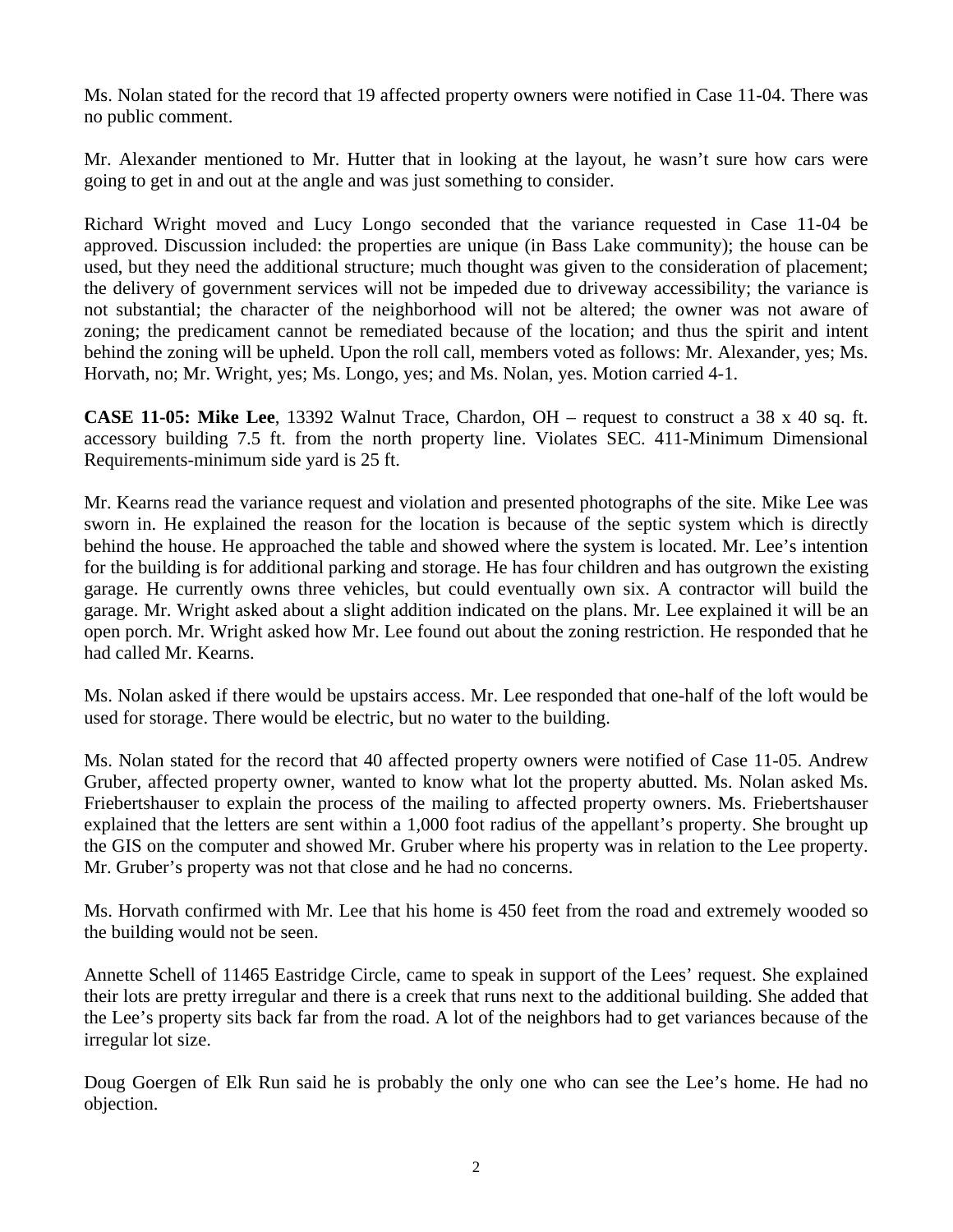Lucy Longo moved and Don Alexander seconded that the variance requested in Case 11-05 be approved as written. Discussion included: that the property as it stands can be used as is, but the Board takes into consideration the property location; the variance is not substantial; it is so far back it doesn't affect the neighborhood; government services would not be impacted because it would have the same access; the property owner did not know a variance was necessary, but contacted Mr. Kearns; it is the best location due to the septic system, thus the intent of zoning fulfills the requirements observed. Ms. Horvath commented she would like to reiterate there is the possibility of starting a business, however the appellant stated his intention and is under oath. Ms. Nolan said Mr. Lee stated the use would be for storage including the upper floor and that is what the Board has to go on. Upon the roll call, all members voted yes, 5-0, motion carried.

**CASE 11-06: Laurence King**, 10800 Butternut Rd., Chesterland, OH – request to construct a 13 x 13 sq. ft. gazebo in front of the principal structure. Violates SEC. 509.2-No garage or other accessory structure shall be erected within the front yard of any district.

Mr. Kearns read the variance request and violation and presented photographs of the site. Lawrence King was sworn in. He explained the overall scope of the project is much less than the other requests he had heard that evening. He felt the gazebo would enhance the property and the pond. He explained his property has unique topography because they are at the top of a crest and the property slopes in the back where the leech fields are. The builder is not determined yet, he just did a conceptual rendering.

When asked if it would be enclosed with screening, Mr. King said it would be a strong possibility due to the wet weather, but it's just a concept now. Ms. Horvath commented that he already has the foundation and complimented him on the renderings. Mr. Alexander asked about the concrete pad. Mr. King responded it is a floating slab and his intent is to do a deck-like flooring.

Ms. Nolan stated for the record that 52 affected property owners were notified of Case 11-06. Brian Smith, 10794 Butternut, was sworn in. He owns the property adjacent towards the front and commented that Mr. King has made considerable improvements to the home since he's been there. Everything has been top-notch and he feels the gazebo will be a significant improvement.

Ms. Nolan explained that she had been given a letter by an affected property owner. The problem is the letter cannot be questioned. Normally, the Board does not accept letters for that reason. She asked what would be the pleasure of the Board? Mr. Wright said he did not feel it should be read if it has no value. Mr. Alexander agreed.

Sophie Horvath moved and Lucy Longo seconded to grant the variance as requested by Laurence King in Case 11-06 to construct a 13 x 13 sq. ft. gazebo in front of the principal structure. Discussion included: the property in question does yield value as they have a residence; obviously there have been improvements as attested to by the neighbor; the variance is not substantial due to the location; the essential character of the neighborhood is not affected due to the setback; it warrants merit that the workmanship throughout was done with due diligence; there is no detriment to affected properties; the delivery of government services will not be adversely affected; the property owner was not aware of the zoning restrictions when he purchased the property; the gazebo can be put elsewhere but because of the pond it warrants placement there; and the merits of the zoning code will be upheld. Upon the roll call, all members voted yes, 5-0, motion carried.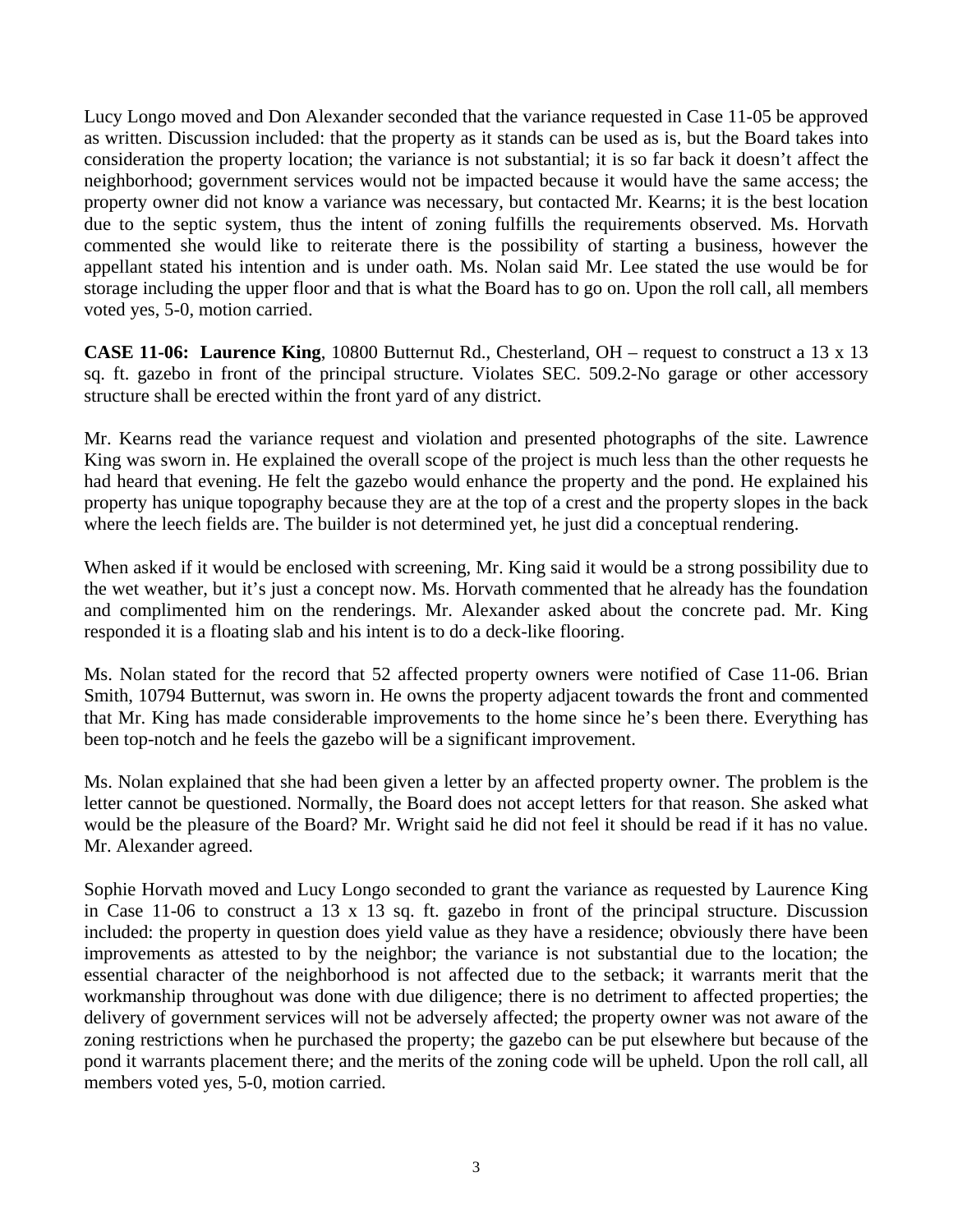**CASE 11-07: Floyd Lanhan**, 12634 Auburn Rd., Chardon, OH – request to construct a 64 x 30 sq. ft. attached garage 22.3 ft. from the north side property line, a portion of which is located in the front of the home. Violates SEC. 411-Minimum Dimensional Requirements-minimum side yard is 25 ft. Violates SEC. 509.2-No garage or other accessory structure shall be erected within the front yard of any district.

Mr. Kearns read the variance request and violations. He presented pictures of the site and explained Mr. Lanhan is converting an existing garage to a bedroom. The structure meets the setback from the road. Mr. Alexander verified that it would be 83.70 feet from the road to the face of the proposed structure.

Floyd Lanhan was sworn in. He explained he builds hot rods and motorcycles as a hobby, and doesn't like them sitting out. He would also like to pull his truck in. Mr. Lanhan explained he has grandkids and will be remodeling the three-car existing garage into a bedroom and family room. He has remodeled the home and the attached garage will be sided to match. Right now he has three trucks sitting out. Mr. Lanhan explained he likes things neat, and is proud of what he has done to the property so far.

Ms. Nolan asked if the existing garage is attached. Mr. Lanhan responded that it is attached by a finished breezeway. When asked if he is doing the work himself, Mr. Lanhan said yes, he's a contractor, but will have some help.

Ms. Horvath asked what the reason is for the placement. Mr. Lanhan explained that behind the house the yard is completely fenced off – he doesn't let his dog loose and he has grandchildren and a pool. Mr. Lanhan stated that the attached garage will look like it has always been there.

Ms. Nolan stated for the record that 37 affected property owners were notified in Case 11-07. Bruce Williams, who resides at the corner of Mayfield and Auburn Roads, was sworn in. He lives four doors down from Mr. Lanhan. Mr. Williams commented that since Mr. Lanhan has moved in, he has only seen improvements and has no objections. He doesn't like to see vehicles outside. Ernest Keebler of 12622 Mayfield Road and the adjoining neighbor, commented that he didn't see anything that would make it look bad – he had no objections.

Ms. Horvath commented that since he already has a garage, she is puzzled by the request and doesn't see how this will enhance the neighborhood or Munson Township. She added that the footprint is bigger than her house. Mr. Lanhan responded that the storage is needed for his cars. Ms. Nolan questioned Ms. Horvath if she understood that the existing garage will be turned into a bedroom. Mr. Lanhan approached the table to explain the plans on the drawing. Ms. Horvath felt the appellant should have specified that in his application, whether he's asking for an addition for a garage; or if he's asking for part residential he should ask for it.

Richard Wright moved and Lucy Longo seconded that the variance requested in Case 11-07 by Floyd Lanhan to construct a 64 x 30 sq. ft. attached garage in the front part of the property within the setback of 80 feet be approved. Discussion included: it's obvious the work that has been done does yield use without the addition, but with the facts stated it would be beneficial; the variance is substantial, but as attested to by the neighbors' appearance it will improve the property; adjoining properties will not suffer a detriment as attested to by a neighbor; the delivery of government services will not be adversely affected; the property owner was not aware of the zoning upon purchasing the property; the predicament cannot be feasibly relieved through some other method because of the proposed use there is no other location for pulling in the truck; and the spirit and intent behind the zoning will be upheld. Upon the roll